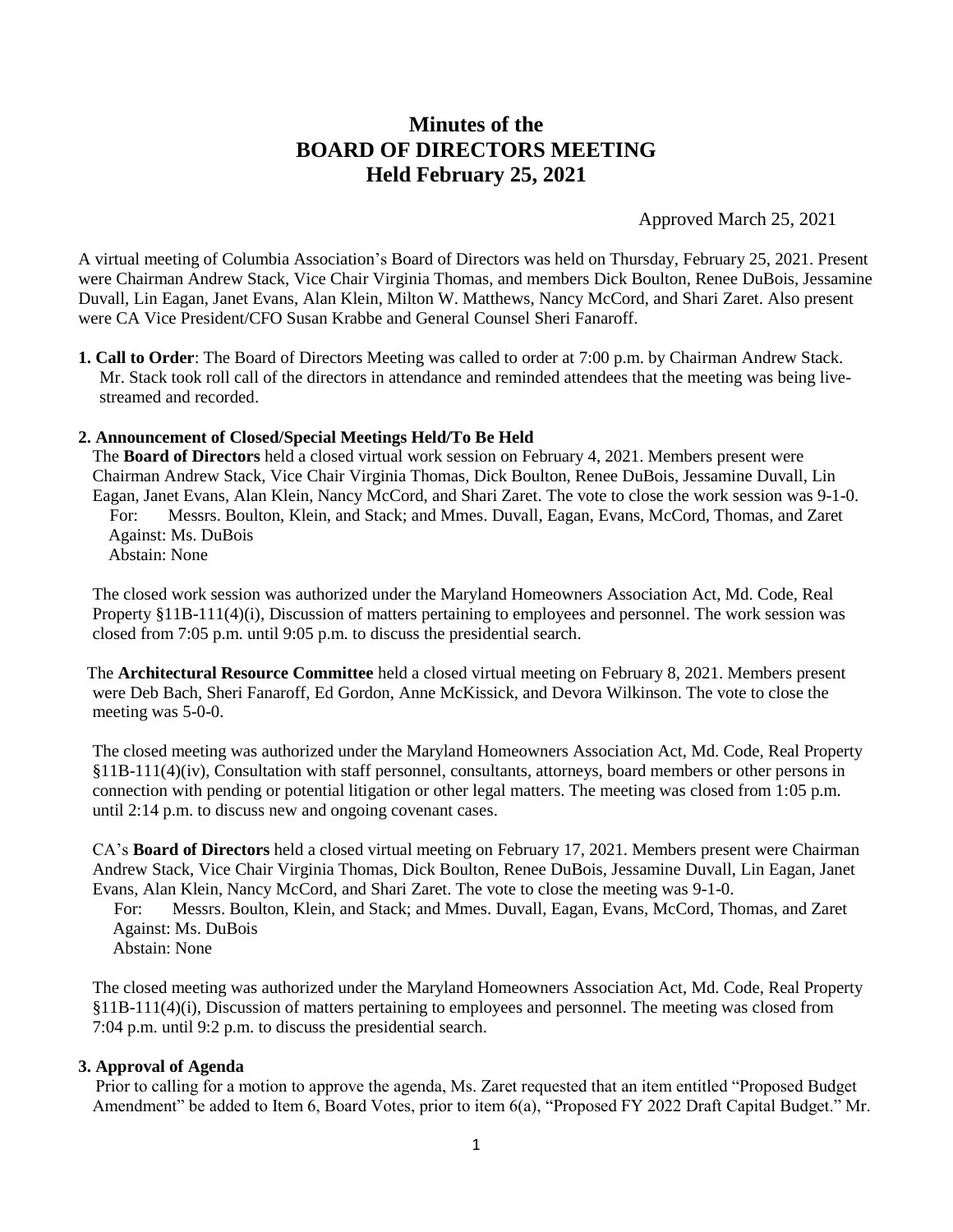Stack asked if the Board members had any objection to Ms. Zaret's request. Hearing none, the item was added. Mr. Stack then requested that item 5(d), Guardrail Easement Request, be removed from the agenda. Mr. Stack noted that CA staff had requested additional time to conduct more research on the proposed easement. **Action**: Ms. Duvall moved to approve the amended agenda. Ms. Thomas seconded the motion. Mr. Stack asked if there were any objections. Hearing none, the amended agenda was approved unanimously.

# **4. Resident Speakout**

- 1) Dipper Wettstein spoke about outdoor pools.
- 2) Michele Mercer spoke about outdoor pools.
- 3) Frank Vance spoke about outdoor pools.

# **5. Consent Agenda**

The following items were approved by consent:

- (a) Draft Minutes December 10, 2020 Board Meeting
- (b) Appointment of the Owen Brown Village Community Association Representative to the Watershed Advisory Committee
- (c) Appointment of Representatives to the Climate Change and Sustainability Advisory Committee

## **6. Board Votes**

(a) Proposed Budget Amendment submitted by Virginia Thomas

 Ms. Thomas proposed adopting a resolution addressing the proposed plan to open 15 outdoor pools in summer 2021. The resolution stated this does not mean that Columbia Association intends to closed the other eight pools permanently. CA's Board of Directors and staff will continue to monitor the situation; and CA's Board will authorize CA staff to open additional outdoor pools if staff provides information to CA's Board indicating significant positive developments in CA's finances, in state and county regulations; and an increase in lifeguards. Adoption of the resolution was seconded by Ms. Zaret.

Discussion focused on whether the resolution was actually an amendment to the budget or whether it was more of philosophical statement or guidance document responding to CA's current fiscal situation. Board members also discussed how the resolution should be disseminated. Suggestions included issuing it as a press release, adding it to the transmittal letter for the FY 2022 budget materials, including it in the Sport and Fitness Overview on page 22 of the budget materials, or asking the Communications and Marketing Department to include it in communications to the public regarding the budget.

**Action:** Mr. Stack called for a vote on the proposal to adopt Ms. Thomas' resolution and make it available to the public. The resolution was adopted by a vote of 8-2-0.

 For: Messrs. Klein and Stack; and Mmes. DuBois, Eagan, Evans, McCord, Thomas, and Zaret Against: Mr. Boulton and Ms. Duvall Abstain: None

(b) Proposed FY 2022 Draft Capital Budget

 **Action:** Ms. Eagan moved to approve the proposed FY 2022 draft capital budget, seconded by Mr. Boulton.

 Ms. Zaret offered an amendment to remove the line item for Sport and Fitness Equipment and Facility Upgrades for \$400K in category II. Ms. DuBois seconded the amendment. After discussion, Ms. Zaret withdrew the amendment.

 Mr. Stack called for a vote on Ms. Eagan's motion to approve the proposed FY 2022 draft capital budget. The proposed FY 2022 draft capital budget was approved unanimously.